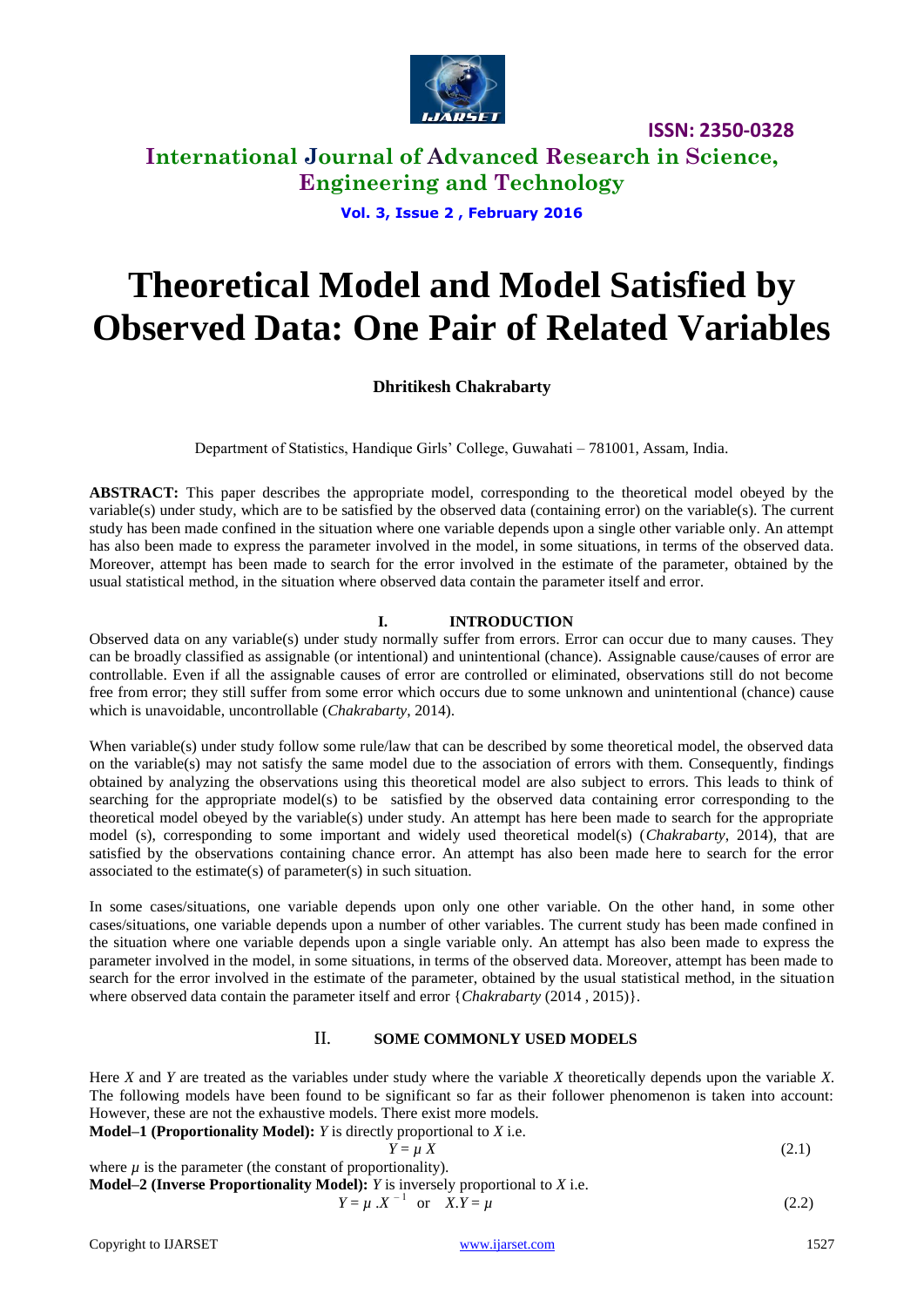

# **International Journal of Advanced Research in Science, Engineering and Technology**

# **Vol. 3, Issue 2 , February 2016**

| where $\mu$ is the parameter (the constant of inverse proportionality).            |        |
|------------------------------------------------------------------------------------|--------|
| <b>Model–3:</b> $Y$ is directly proportional to the square of $X$ i.e.             |        |
| $Y = \mu \cdot X^2$                                                                | (2.3)  |
| where $\mu$ is the parameter (the constant of proportionality).                    |        |
| <b>Model-4:</b> $Y$ is inversely proportional to the square of $X$ i.e.            |        |
| $Y = \mu.X^{-2}$ or $X.Y^{2} = \mu$                                                | (2.4)  |
| where $\mu$ is the parameter (the constant of proportionality).                    |        |
| <b>Model–5:</b> $Y$ and $X$ are connected by the relationship                      |        |
| $f(Y) = \mu \cdot f(X)$                                                            | (2.5)  |
| where (i) $f(.)$ is some function                                                  |        |
| and (ii) $\mu$ is the parameter.                                                   |        |
| <b>Model–6:</b> $Y$ and $X$ are connected by the relationship                      |        |
| $f(Y) = \mu \cdot f(X^{-1})$                                                       | (2.6)  |
| where (i) $f(.)$ is some function                                                  |        |
| and (ii) $\mu$ is the parameter.                                                   |        |
| <b>Model–7:</b> $Y$ and $X$ are connected by the relationship                      |        |
| $f(Y) = \mu \cdot g(X)$                                                            | (2.7)  |
| where (i) $f(.) \& g(.)$ are some functions                                        |        |
| and (ii) $\mu$ is the parameter.                                                   |        |
| <b>Model–8:</b> $Y$ and $X$ are connected by the relationship                      |        |
| $f(Y) = \mu \cdot g(X^{-1})$                                                       | (2.8)  |
| where (i) $f(.) \& g(.)$ are some functions                                        |        |
| and (ii) $\mu$ is the parameter.                                                   |        |
| <b>Model–9 (Linear Model):</b> $Y$ is a linear function of $X$ i.e.                |        |
| $Y = \alpha + \beta X$                                                             | (2.9)  |
| where $\alpha \& \beta$ are parameters.                                            |        |
| <b>Model–10 (Quadratic Model):</b> $Y$ is a quadratic function of $X$ i.e.         |        |
| $Y = \alpha + \beta X + \gamma X^2$                                                |        |
|                                                                                    | (2.10) |
| where $\alpha$ , $\beta$ & $\gamma$ are parameters.                                |        |
| <b>Model–11 (Exponential Model):</b> $Y$ is an exponential function of $X$ i.e.    |        |
| $Y = \lambda exp(-vX)$                                                             | (2.11) |
| where $\lambda$ and $\nu$ are parameters.                                          |        |
| <b>Model–12:</b> $Y$ is an exponential function of the inverse of $X$ i.e.         |        |
| $Y = \lambda exp(-vX^{-1})$                                                        | (2.12) |
| where $\lambda$ and $\nu$ are parameters.                                          |        |
| <b>Model–13:</b> $Y$ is a modified exponential function of $X$ i.e.                |        |
| $Y = \mu + \lambda \exp(-\nu X)$                                                   | (2.13) |
| where $\mu$ , $\lambda$ and $\nu$ are parameters.                                  |        |
| <b>Model–14:</b> $Y$ is a modified exponential function of the inverse of $X$ i.e. |        |
| $Y = \mu + \lambda exp(-vX^{-1})$                                                  | (2.14) |
| where $\mu$ , $\lambda$ and $\nu$ are parameters.                                  |        |

### Let

# **III. MODEL SATISFIED BY OBSERVED DATA**

| <b>LV</b>                                                  |       |
|------------------------------------------------------------|-------|
| $Y_1, Y_2, \ldots, \ldots, Y_n$                            |       |
| be the observations on Y corresponding to the observations |       |
| $X_1, X_2, \ldots, X_n$                                    |       |
| on $X$ respectively.                                       |       |
| In this case, each observation is influenced by error.     |       |
| Thus the observations satisfy the model                    |       |
| $X_i = T(X_i) + \varepsilon(X_i)$                          | (3.1) |
| & $Y_i = T(Y_i) + \varepsilon(Y_i)$                        | (3.2) |
|                                                            |       |

where (i)  $T(X_i)$  is the errorless/true part of  $X_i$ , (ii)  $\varepsilon(X_i)$  is the error associated to  $X_i$ ,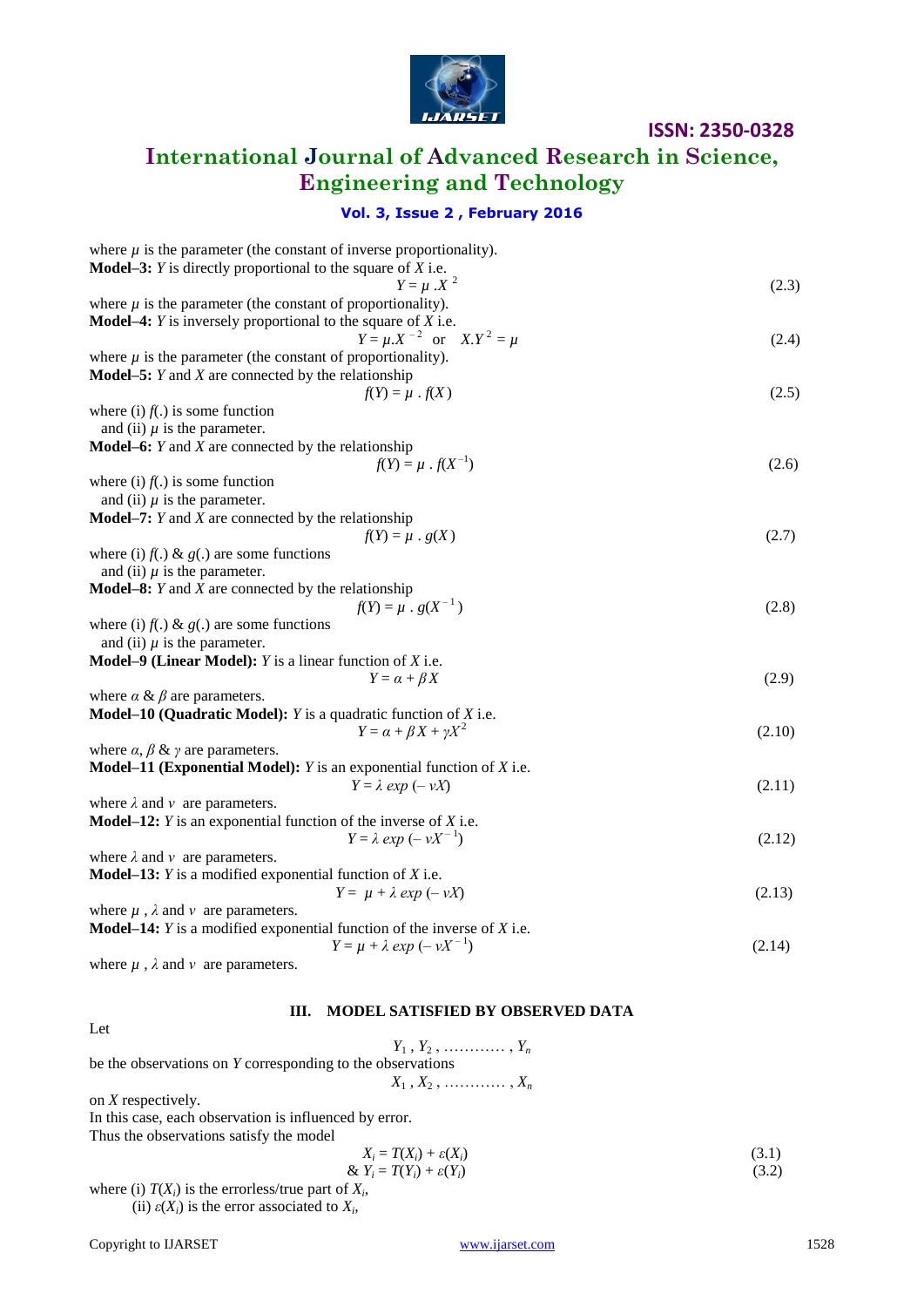

# **International Journal of Advanced Research in Science, Engineering and Technology**

### **Vol. 3, Issue 2 , February 2016**

(iii)  $T(Y_i)$  is the errorless/true part of  $Y_i$ 

 $\&$  (iv)  $\varepsilon(Y_i)$  is the error associated to  $Y_i$ .

**Model–1 (Proportionality Model)**

In this case,

$$
T(Y_i) = \mu \cdot T(X_i) \tag{3.3}
$$

which means,

$$
\{Y_i-\varepsilon(Y_i)\}=\mu.\{X_i-\varepsilon(X_i)\}
$$

i.e. 
$$
Y_i = \mu X_i + \mathcal{E}_i
$$
 (3.4)  
where  $\mathcal{E}_i = \mathcal{E}_i(Y_i, X_i, \mu) = \varepsilon(Y_i) - \mu \cdot \varepsilon(X_i)$ , (3.5)  
 $(i = 1, 2, \dots, n)$ .

Equation (3.4) is the model satisfied by the observations containing errors if the associated variables obey the theoretical model described by equation (2.1).

#### **Model–2 (Inverse Proportionality Model)**

In this case,

$$
T(Y_i) = \mu. \{ T(X_i) \}^{-1} \quad \text{or} \quad T(X_i) . T(Y_i) = \mu \tag{3.6}
$$

which means,

$$
\{Y_i - \varepsilon(Y_i)\} = \mu \cdot \{X_i - \varepsilon(X_i)\}^{-1} \quad \text{or} \quad \{X_i - \varepsilon(X_i)\} \cdot \{Y_i - \varepsilon(Y_i)\} = \mu
$$
\n
$$
\text{i.e.} \quad X_i Y_i - X_i \, \varepsilon(Y_i) - Y_i \, \varepsilon(X_i) + \varepsilon(X_i) \cdot \varepsilon(Y_i) = \mu
$$
\n
$$
\text{i.e.} \quad Y_i = \mu \, X_i^{-1} + \mathcal{E}_i
$$
\n
$$
\text{where } \mathcal{E}_i = \varepsilon(Y_i) + Y_i \, X_i^{-1} \, \varepsilon(X_i) - \varepsilon(X_i) \cdot \varepsilon(Y_i) \, X_i^{-1} \,,
$$
\n
$$
(i = 1, 2, \dots, n).
$$
\n(3.8)

Equation (3.7) is the model satisfied by the observations containing errors if the associated variables obey the theoretical model described by equation (2.2).

**Model–3**

In this case,

$$
T(Y_i) = \mu. \{T(X_i)\}^2
$$
\n(3.9)

which means,

$$
\{X_i - \varepsilon(X_i)\} = \mu. \{Y_i - \varepsilon(Y_i)\}^2
$$
\n
$$
(i = 1, 2, \dots, n).
$$
\n(3.10)

Equation (3.10) is the model satisfied by the observations containing errors if the associated variables obey the theoretical model described by equation (2.3).

#### **Model–4**

In this case,

which means,

$$
T(Y_i) = \mu \{ T(X_i) \}^{-2} \quad \text{or} \quad T(Y_i) \cdot \{ T(X_i) \}^2 = \mu \tag{3.11}
$$

 $\{Y_i - \varepsilon(Y_i)\} = \mu \cdot \{X_i - \varepsilon(X_i)\}^{-2}$  or  $\{X_i - \varepsilon(X_i)\} \cdot \{Y_i - \varepsilon(Y_i)\}^2$  $(i = 1, 2, \ldots, n).$ 

Equation (3.12s) is the model satisfied by the observations containing errors if the associated variables obey the theoretical model described by equation (2.4).

**Model–5**

In this case

$$
f\{T(Y_i)\} = \mu \cdot f\{T(X_i)\}\tag{3.13}
$$

which means,

$$
f\{Y_i - \varepsilon(Y_i)\} = \mu \cdot f\{X_i - \varepsilon(X_i)\}
$$
\n
$$
(i = 1, 2, \dots, n).
$$
\n(3.14)

Equation (3.14) is the model satisfied by the observations containing errors if the associated variables obey the theoretical model described by equation (2.5). **Model–6**

In this case

$$
f\{T(Y_i)\} = \mu \cdot f\{ \{T(X_i)\}^{-1} \} \tag{3.15}
$$

which means,

$$
f\{Y_i - \varepsilon(Y_i)\} = \mu \cdot f\{X_i - \varepsilon(X_i)\}^{-1}\}\n(i = 1, 2, \dots, n).
$$
\n(3.16)

= *µ* (3.12)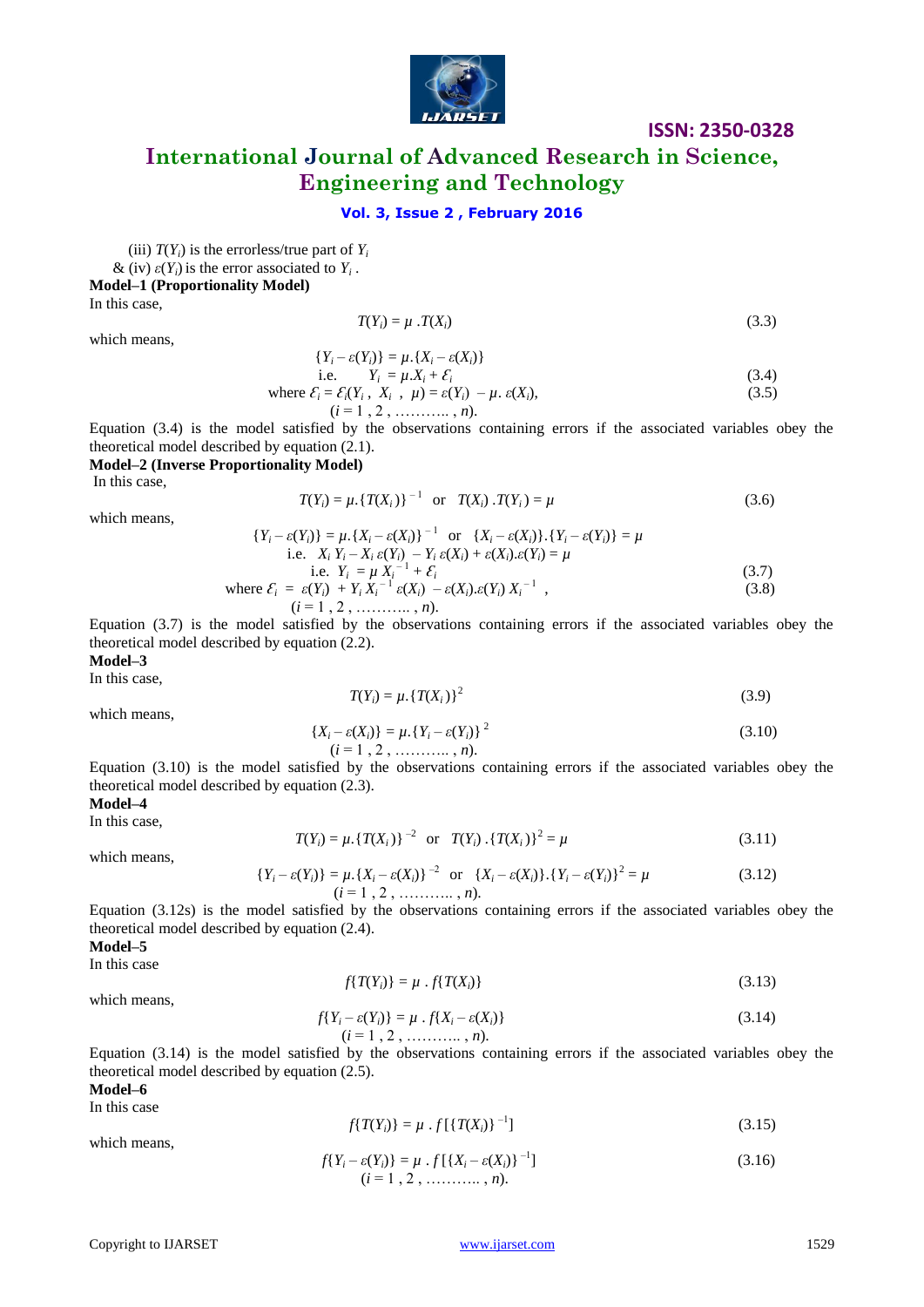

# **International Journal of Advanced Research in Science, Engineering and Technology**

### **Vol. 3, Issue 2 , February 2016**

Equation (3.16) is the model satisfied by the observations containing errors if the associated variables obey the theoretical model described by equation (2.6).

**Model–7**

In this case,

$$
f\{T(Y_i)\} = \mu \cdot g\{T(X_i)\}\tag{3.17}
$$

which means,

$$
f\{Y_i - \varepsilon(Y_i)\} = \mu. \ g\{X_i - \varepsilon(X_i)\}
$$
\n
$$
(i = 1, 2, \dots, n).
$$
\n(3.18)

Equation (3.18) is the model satisfied by the observations containing errors if the associated variables obey the theoretical model described by equation (2.7).

**Model–8**

In this case

$$
f\{T(Y_i)\} = \mu \cdot g \, [\{T(X_i)\}^{-1}] \tag{3.19}
$$

which means,

$$
f\{Y_i - \varepsilon(Y_i)\} = \mu \cdot g \left[ \{X_i - \varepsilon(X_i)\}^{-1} \right] \tag{3.20}
$$
  

$$
(i = 1, 2, \dots, n).
$$

Equation (3.20) is the model satisfied by the observations containing errors if the associated variables obey the theoretical model described by equation (2.8).

### **Model–9 (Linear Model)**

In this case,  $T(X_i)$  and  $T(Y_i)$  satisfy the theoretical relationship and thus  $T(Y_i) = \alpha + \beta \cdot T(X_i)$  (3.21)

which implies  $Y_i = \alpha + \beta X_i + {\varepsilon(Y_i) - \beta \varepsilon(X_i)}$ 

Thus the observed values satisfy the model  
\n
$$
Y_i = \alpha + \beta X_i + \varepsilon_i
$$
\n(3.22)  
\nwhere  $\varepsilon = \varepsilon(Y_i) - \beta \varepsilon(Y_i)$  (3.23)

where 
$$
\mathcal{E}_i = \varepsilon(Y_i) - \beta \varepsilon(X_i)
$$
,  
\n $(i = 1, 2, \dots, n).$  (3.23)

Here  $\mathcal{E}_i$ , being a linear function of chance error variables, is also a chance error variable. Equation (3.22) is the model satisfied by the observations containing errors if the associated variables obey the theoretical model described by equation (2.9).

### **Model–10 (Quadratic Model)**

In this case,  $T(X_i)$  and  $T(Y_i)$  satisfy the theoretical relationship and thus  $T(Y_i) = \alpha + \beta T(X_i) + \gamma \cdot \{T(X_i)\}^2$ 

which implies

$$
Y_i = \alpha + \beta X_i + \gamma X_i^2 + \{\varepsilon(Y_i) - \beta \varepsilon(X_i) - 2 \gamma X_i \cdot \varepsilon(X_i) - \gamma \cdot \varepsilon(X_i)^2\}
$$

which further implies

$$
Y_i = \alpha + \beta X_i + \gamma X_i^2 + \varepsilon_i \tag{3.25}
$$

where 
$$
\mathcal{E}_i = \varepsilon(Y_i) - \beta \varepsilon(X_i) - 2 \gamma X_i \cdot \varepsilon(X_i) - \gamma \cdot \varepsilon(X_i)^2,
$$
 (3.26)

Here  $\mathcal{E}_i$  being a linear function of chance error variables is also a chance error variable. Equation (3.26) is the model satisfied by the observations containing errors if the associated variables obey the theoretical model described by equation (2.10).

### **Model–11 (Exponential Model)**

 $Y_i$ 

In this case,  $T(X_i)$  and  $T(Y_i)$  satisfy the theoretical relationship and thus  $T(Y_i) = \lambda \exp\{-v \cdot T(X_i)\}$  (3.27)

which implies

Therefore

$$
\varepsilon = \varepsilon(Y_i) + \lambda \exp\{-\nu \varepsilon(X_i)\} \cdot \exp\{-\nu X_i\}
$$
  

$$
Y_i = \varepsilon(Y_i) + \varepsilon \cdot \exp\{-\nu X_i\}
$$
 (3.28)

$$
Y_i = \varepsilon(Y_i) + \varepsilon_i \cdot \exp\{-\nu X_i\}
$$
\nwhere

\n
$$
\varepsilon_i = \lambda \exp\{-\nu \varepsilon(X_i)\},
$$
\n(3.28)

$$
(i = 1, 2, \dots, n).
$$
\n(i = 1, 2, \dots, n).

Here  $\mathcal{E}_i$  being a exponential function of chance error variables is also a chance error variable.

(3.24)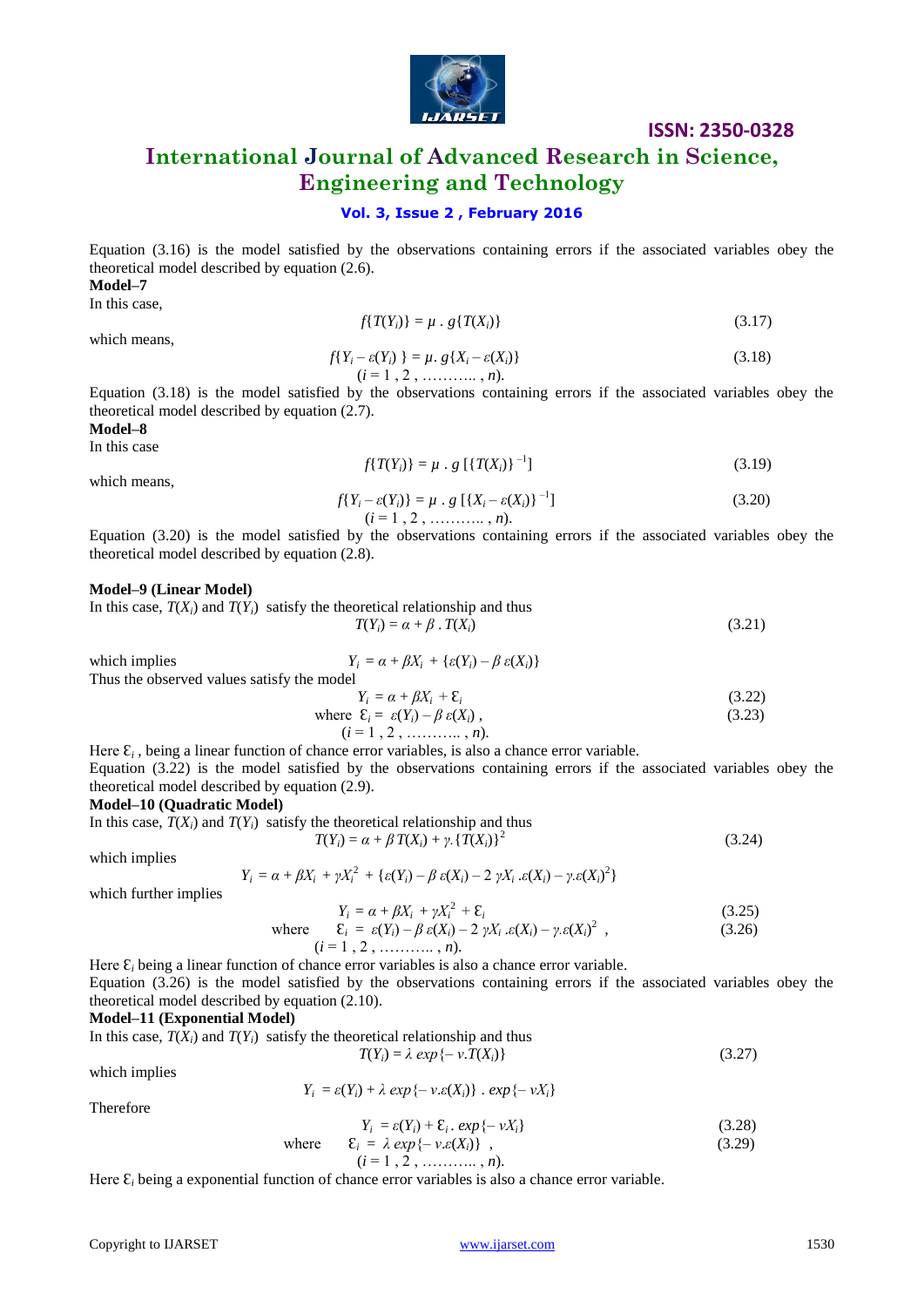

 $(3.30)$ 

# **International Journal of Advanced Research in Science, Engineering and Technology**

### **Vol. 3, Issue 2 , February 2016**

Equation (3.28) is the model satisfied by the observations containing errors if the associated variables obey the theoretical model described by equation (2.11).

**Model–12**

In this case,  $T(X_i)$  and  $T(Y_i)$  satisfy the theoretical relationship and thus  $T(Y_i) = \lambda \exp \left[ - \nu \cdot \{ T(X_i) \}^{-1} \right]$ 

which implies

$$
Y_i = \varepsilon(Y_i) + \lambda \exp[-\nu \{X_i - \varepsilon(X_i)\}^{-1}]
$$
\n(2.31)  
\n(*i* = 1, 2, ........., *n*).

This is the model satisfied by the observations containing errors if the associated variables obey the theoretical model described by equation (2.12).

### **Model–13**

In this case,  $T(X_i)$  and  $T(Y_i)$  satisfy the theoretical relationship and thus

$$
T(Y_i) = \mu + \lambda \exp\{-\nu T(X_i)\}\tag{3.32}
$$

which implies

which further implies

which further implies  
\nwhich further implies  
\n
$$
Y_i = \mu + \varepsilon(Y_i) + \lambda \exp[-\nu \cdot \{X_i - \varepsilon(X_i)\}]
$$
\n
$$
Y_i = \mu_i + \varepsilon_i \cdot \exp\{-\nu X_i\}
$$
\n
$$
\mu_i = \mu + \varepsilon(Y_i) \& \varepsilon_i = \lambda \cdot \exp\{\nu \cdot \varepsilon(X_i)\},
$$
\n(3.33)

Here Ɛ*<sup>i</sup>* being a exponential function of chance error variables is also a chance error variable. This is the model satisfied by the observations containing errors if the associated variables obey the theoretical model described by equation (2.13).

**Model–14**

In this case,

$$
T(Y_i) = \mu + \lambda \exp[-\nu. \{T(X_i)\}^{-1}]
$$
\n(3.35)

which implies  $Y_i - \varepsilon(Y_i) = \mu + \lambda \exp[-\nu \cdot \{X_i - \varepsilon(X_i)\}^{-1}]$ which further implies,  $Y_i = \varepsilon(Y_i) + \mu + \lambda \exp[-\nu \{X_i - \varepsilon(X_i)\}^{-1}]$ ,  $(3.36)$  $(i = 1, 2, \ldots, n).$ 

This is the model satisfied by the observations containing errors if the associated variables obey the theoretical model described by equation (2.14).

### **IV. PARAMETER DETERMINATION IN PROPORTIONALITY MODEL**

### **Model–1 (Proportionality Model)**

Equations  $(3.1)$ ,  $(3.2)$  and  $(3.3)$  together imply that

$$
\mu = T(Y_i) / T(X_i) = \{Y_i - \varepsilon(Y_i)\} / \{X_i - \varepsilon(X_i)\},
$$
\n(4.1)

Thus, the ratios

$$
T(Y_i) / T(X_i) \quad , \quad (i = 1, 2, \ldots, n)
$$
\n(4.2)

or is equivalently the ratios

$$
\{Y_i - \varepsilon(Y_i)\} / \{X_i - \varepsilon(X_i)\} , (i = 1, 2, \dots, n)
$$
\n(4.3)

are equal and this common value is nothing but the true value of the parameter  $\mu$ .

However, the values of these ratios are unknown.

On the other hand, neither the observed ratios  *Y<sup>i</sup>*

$$
Y_i/X_i , (i = 1, 2, \dots, n)
$$
 (4.4)

nor the mean of these observed ratios, whose values are known can be the true value of the parameter  $\mu$ .

### **Model–2 (Inverse Proportionality Model)**

Equations (3.1), (3.2) and (3.6) together imply that

|                    | $\mu = T(Y_i) \cdot T(X_i) = \{Y_i - \varepsilon(Y_i)\}\cdot \{X_i - \varepsilon(X_i)\}\$ | (4.5) |
|--------------------|-------------------------------------------------------------------------------------------|-------|
| Thus, the products |                                                                                           |       |

 $T(Y_i) \cdot T(X_i)$ ,  $(i = 1, 2, \ldots, n)$  (4.6)

or is equivalently the products 
$$
\{Y_i - \varepsilon(Y_i)\}\cdot\{X_i - \varepsilon(X_i)\} , (i = 1, 2, \dots, n)
$$
 (4.7)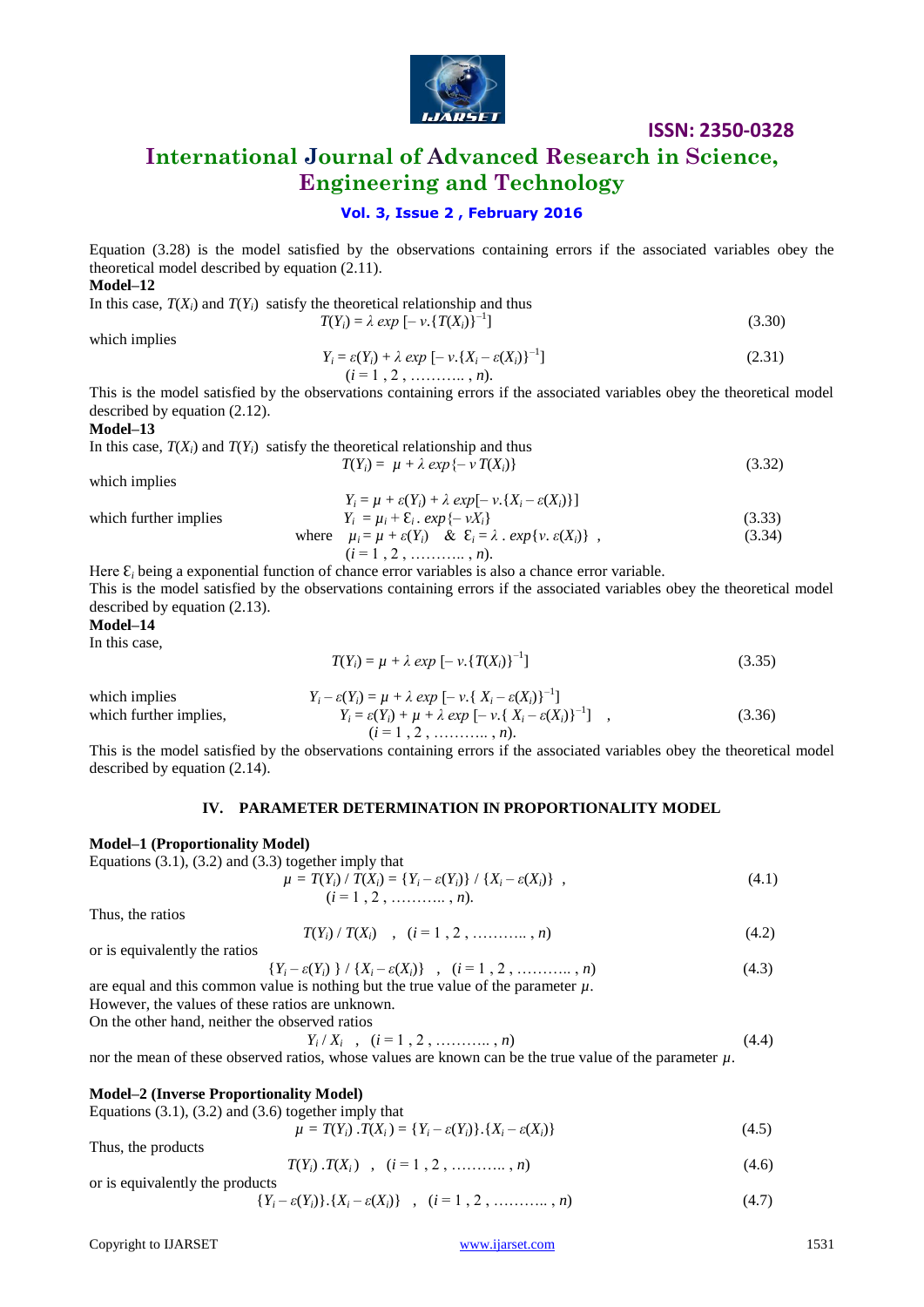

# **International Journal of Advanced Research in Science, Engineering and Technology**

### **Vol. 3, Issue 2 , February 2016**

are equal and this common value is nothing but the true value of the parameter  $\mu$ . However, the values of these products are unknown. On the other hand, neither the observed products  $Y_i . X_i, \quad (i = 1, 2, \ldots, n)$  (4.8)

nor the mean of these observed products, whose values are known can be the true value of the parameter  $\mu$ .

### **Model–3**

Equations (3.1), (3.2) and (3.9) together imply that

$$
\mu = T(Y_i) / \{T(X_i)\}^2 = \{Y_i - \varepsilon(Y_i)\} / \{Y_i - \varepsilon(Y_i)\}^2 ,
$$
\n(4.9)\n  
\n
$$
(i = 1, 2, \ldots, n).
$$

Thus, the ratios

$$
T(Y_i) / \{T(X_i)\}^2 , (i = 1, 2, \dots, n)
$$
 (4.10)

or is equivalently the ratios

$$
\{Y_i - \varepsilon(Y_i)\} / \{Y_i - \varepsilon(Y_i)\}^2 \quad , \quad (i = 1, 2, \dots, n) \tag{4.11}
$$

are equal and this common value is nothing but the true value of the parameter  $\mu$ .

However, the values of these ratios are unknown. On the other hand, neither the obs

observed ratios  
\n
$$
Y_i/X_i^2
$$
,  $(i = 1, 2, \dots, n)$  (4.12)

 $Y_i$ nor the mean of these observed ratios, whose values are known can be the true valu e of the parameter *µ*.

### **Model–4**

Equations  $(3.1)$ ,  $(3.2)$  and  $(3.11)$  together imply that In this case,

$$
\mu = T(X_i) \cdot \{T(Y_i)\}^2 = \{X_i - \varepsilon(X_i)\} \cdot \{Y_i - \varepsilon(Y_i)\}^2 \tag{4.13}
$$

Thus, the products

$$
T(X_i) \cdot \{T(Y_i)\}^2 \quad , \quad (i = 1, 2, \dots, n)
$$
\n(4.14)

or is equivalently the products

$$
\{X_i - \varepsilon(X_i)\} \cdot \{Y_i - \varepsilon(Y_i)\}^2, \quad (i = 1, 2, \dots, n)
$$
\nare equal and this common value is nothing but the true value of the parameter  $\mu$ .  
\nHowever, the values of these product are unknown.

However, the values of these products are unknown.

On the other hand, neither the observed products  $X_i$ 

 ${Y_i}^2$ ,  $(i = 1, 2, \ldots, n)$  (4.16)

nor the mean of these observed products, whose values are known can be the true value of the parameter  $\mu$ .

### **V. ERROR INVOLVED IN ESTIMATE OF PARAMETER IN AN SPECIAL MODEL**

If

### $X_1, X_2, \ldots, X_n$

## are *n* observations containing a parameter  $\mu$  and chance error  $\varepsilon_i$ , then the observations satisfy the model described by  $X_i = \mu + \varepsilon_i$ ,  $(i = 1, 2, \ldots, n)$  (5.1)

Here,

$$
\mu = T(X_i) \quad , \quad (i = 1, 2, \dots, n) \tag{5.2}
$$

The existing methods of estimation namely least squares method, maximum likelihood method, minimum variance unbiased method, method of moment and method of minimum chi-square {Aldrich (1930) , Anders (1999) , Barnard (1949) , Birnbaum (1962) , Ivory (1825) , *Kendall* & *Stuart* (1977) , Lehmann & Casella George(1998) , Lucien (1990) , *Walker* & *Lev* (1965)} provides

$$
\overline{X} = n^{-1} \sum_{i=1}^{n} X_i
$$
\n(5.3)

as estimator of the parameter *µ*. This estimator suffers from an error

$$
\overline{\varepsilon}_i = n^{-1} \sum_{i=1}^n \varepsilon_i \tag{5.4}
$$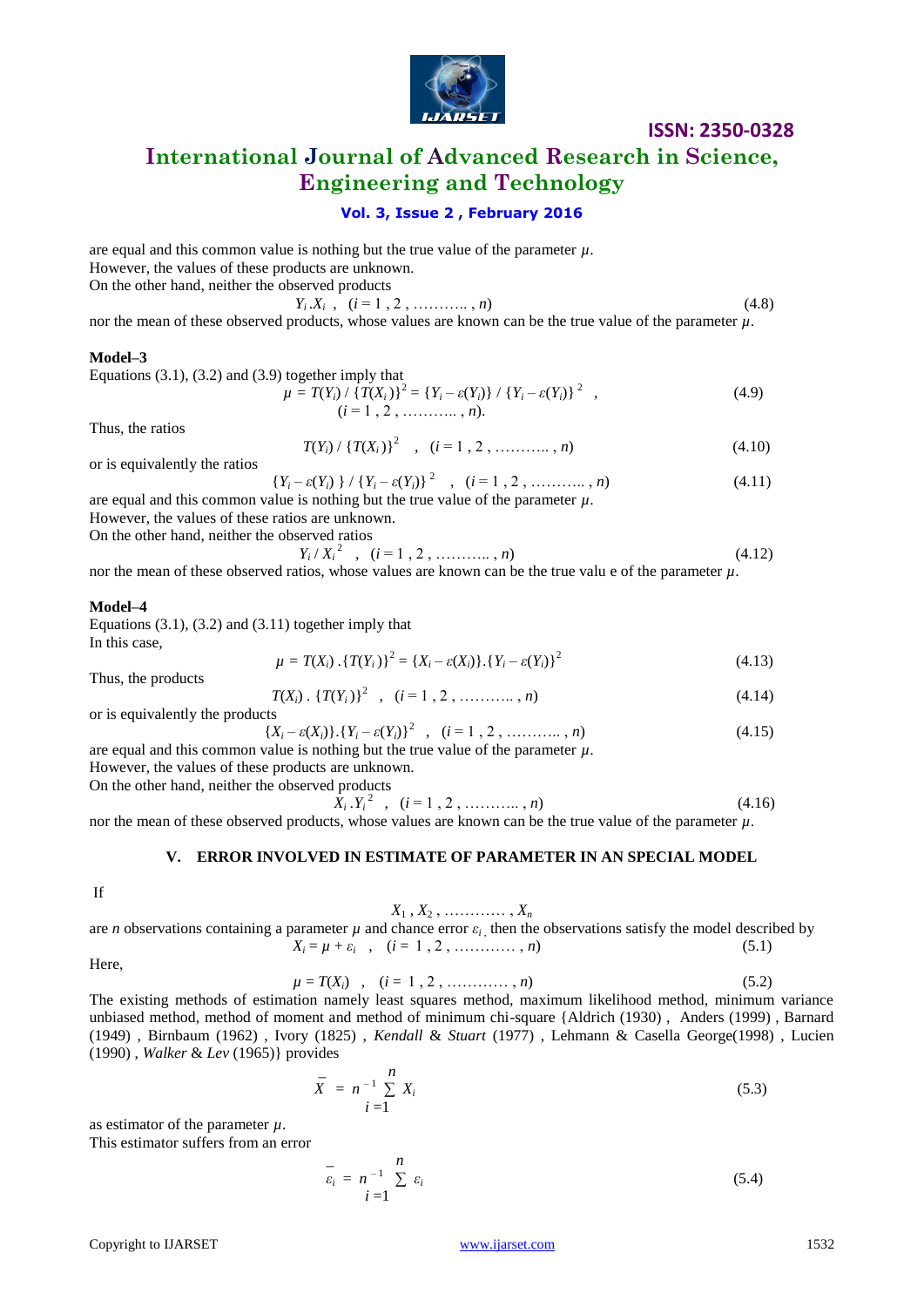

# **International Journal of Advanced Research in Science, Engineering and Technology**

### **Vol. 3, Issue 2 , February 2016**

which may not be zero *Chakrabarty* (2014, 2015)}.

This is the amount of error involved in the estimate of the parameter obtained by the existing statistical method of estimation.

### **VI. CONCLUSION**

The current study has been made confined in the situation where one variable depends upon a single variable only. However, there exist more theoretical models under this situation. Some of them are as follows:

| (1) | $h(X, Y) = \mu$                                                                                                   | (5.1) |
|-----|-------------------------------------------------------------------------------------------------------------------|-------|
|     | where $\mu$ is a parameters and $h(X, Y)$ is some function of two variables X and Y.                              |       |
| (2) | $Y = a_0 + a_1 X + a_2 X^2 + \dots + a_p X^p$                                                                     | (5.2) |
|     | where $a_0$ , $a_1$ , $a_2$ ,  + $a_p$ are parameters.                                                            |       |
| (3) | $Y = \mu + \lambda X^{-1}$                                                                                        | (5.3) |
|     | where $\mu$ and $\lambda$ are parameters.                                                                         |       |
| (4) | $Y = f(X : \mu_1, \mu_2, \ldots, \mu_k)$                                                                          | (5.4) |
|     | where $\mu_1, \mu_2, \ldots, \mu_k$ are parameters and $f(X; \mu_1, \mu_2, \ldots, \mu_k)$ is some function of X. |       |
| (5) | $Y = A exp {g(X: \mu_1, \mu_2, \ldots, \mu_k)}$                                                                   | (5.5) |
|     | where $\mu_1$ , $\mu_2$ , , $\mu_k$ are parameters and $g(X; \mu_1, \mu_2, \ldots, \mu_k)$ is some function of X. |       |

There is necessity of searching for the appropriate model(s), corresponding to these theoretical models, to be satisfied by the respective observed data.

An attempt has also been made in this study to express the parameter involved in the model, in some situations, in terms of the observed data. There is necessity of searching for the expressions of the parameters involved in the other models for which such expressions have not been obtained till now.

Another necessity is to search for the error involved in the estimates of the parameters, obtained by the usual statistical method, involved in the models for observed data that have already been searched for as well as for the models to be searched for.

The situation discussed here corresponds to theoretically known relationships between two variables. There is necessity for studying the associations of errors in the situations where more than two variables are related by known theoretical relationships.

It is yet to search for the appropriate model, to be satisfied by observed data, corresponding to the theoretical models in the situation where one variable may theoretically depend upon more than one variable. Suppose, the variable *Y* depends upon the variables  $X_1, X_2, \ldots, X_k$ . Then some theoretical models to be studied are as follows:

(1) 
$$
f(X_1, X_2, \dots, X_n) = \mu
$$
  
where  $\mu$  is the parameter.  
(2)  $Y = f(X_i : \mu_1, \mu_2, \dots, \mu_k)$ 

where  $\mu_1$ ,  $\mu_2$ , ........,  $\mu_k$  are the parameters.

- (3)  $Y = A \cdot exp\{f(X_1, X_2, \ldots, X_n; \mu_1, \mu_2, \ldots, \mu_k)\}\$
- where  $A$ ,  $\mu_1$ ,  $\mu_2$ , ........,  $\mu_k$  are the parameters.
- **(4)**  $f(X_1, X_2, \ldots, X_n) = \mu$ where  $\mu$  is the parameter.
- **(5)**  $f(Y, X_1, X_2, \ldots, X_k) = \mu$ where  $\mu$  is the parameter.

Thus one problem for researcher at this stage is to search for the appropriate model corresponding to each of these theoretical models to be satisfied by the corresponding observed data and to find out the estimate(s) of the parameter(s) involved as well as the error(s) involved in the respective estimate(s).